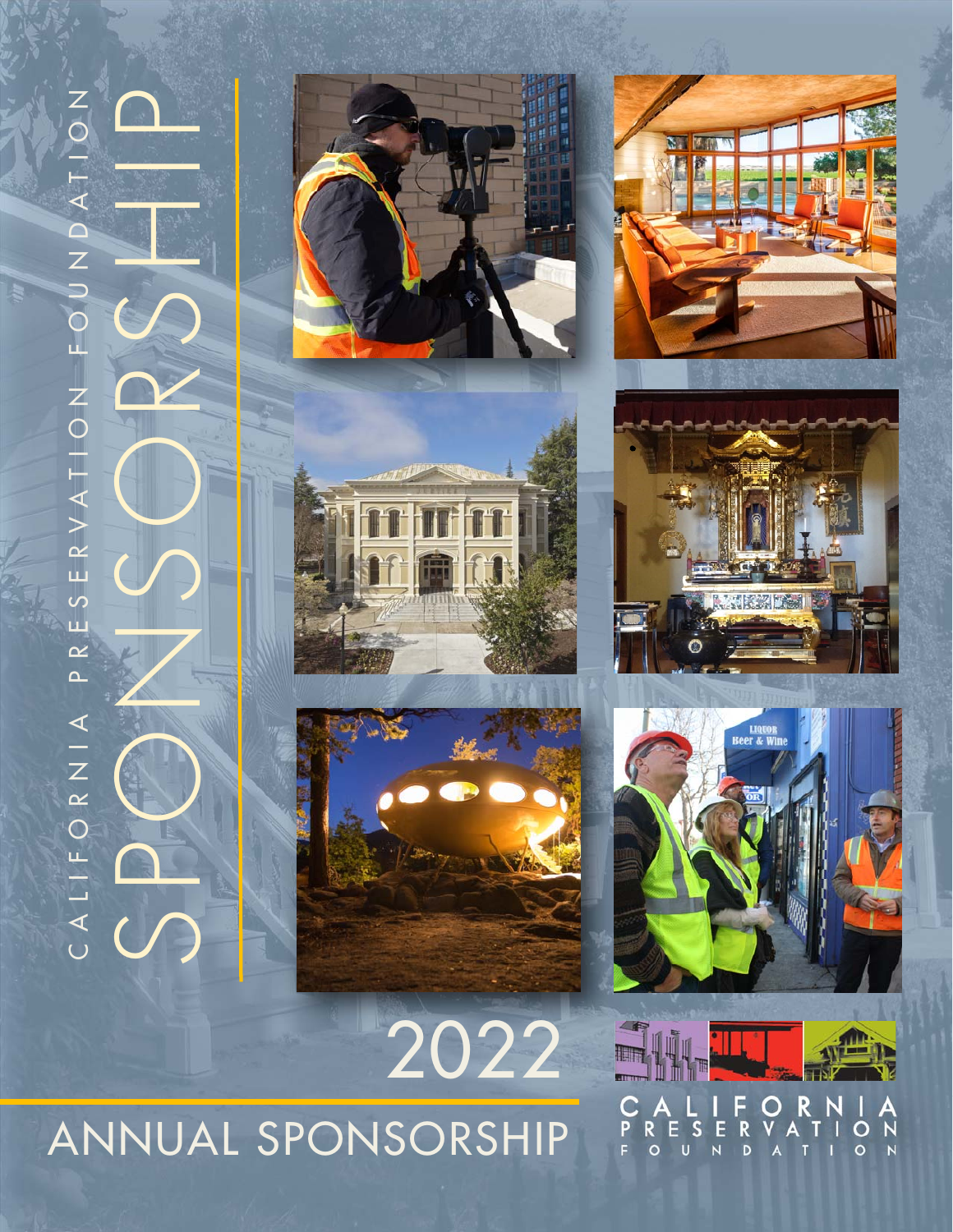#### **Sponsors help fund our work throughout the year and receive significant visibility on our website, webinars, and social media streams.**

Our programs include people from many professions, with Architects, Historic Preservation Professionals, and City Planners representing almost 50% of our audience.



#### **Sponsors receive unprecedented exposure with target audiences.**

The **California Preservation Foundation** is a national network of members, supporters, and sponsors with participants from **46 states and 21 countries**  who work to protect our irreplaceable architectural and cultural heritage. CPF is a leader in preservation education and advocacy, with program attendance exceeding **20,000 viewers for our 2021 programs via Zoom, Facebook, and YouTube channels.** 

**Our Sponsors** receive national exposure, continuing education support for all staff, plus opportunities to participate in the conference programs. Select conference programs will be open to the public via our online platforms, further expanding the audience and creating larger impacts. Reserve your sponsorship now for maximum exposure.

#### The **CPF 2022 Annual Conference** will

feature the best in innovative practices, while examining the challenges and opportunities facing historic preservation in California. This year we are introducing Doors Open California, to connect communities across the state through tours of local historic sites.

#### **The California Preservation Foundation is a statewide organization with international reach.**



**Australia Brazil Canada China** 

**France Germany India Mexico** 

**New Zealand South Africa Spain United Kingdom** 

#### **Sponsorship highlights your commitment to excellence in heritage conservation and design.**

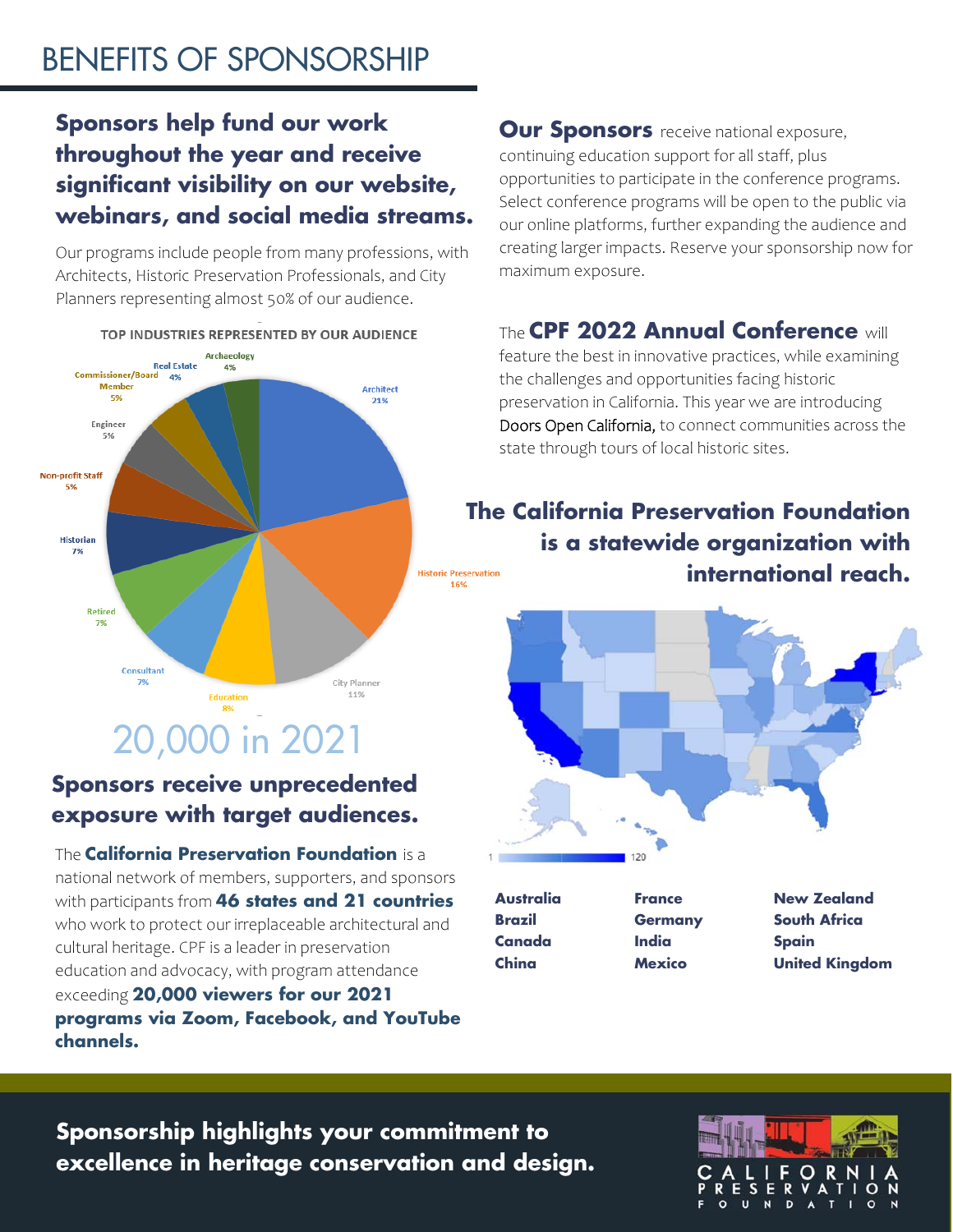## ANNUAL SPONSORSHIP OPPORTUNITIES

|                                                                                                                                           | Cornerstone          | Pediment             | Cornice              |
|-------------------------------------------------------------------------------------------------------------------------------------------|----------------------|----------------------|----------------------|
|                                                                                                                                           | \$10,000             | \$7,500              | \$5,000              |
| <b>Event Benefits</b>                                                                                                                     |                      |                      |                      |
| Annual Conference: Listing on Conference event page on CPF website, linked to company website.                                            | Logo                 | Logo                 | Logo                 |
| Annual Conference: Company/Organizational Promotional Video, 3 minutes maximum, to be shown<br>online before event (subject to approval). | X                    |                      |                      |
| Annual Conference: Opt-In Attendee List.                                                                                                  | X                    | X                    |                      |
| Annual Conference: Tickets (virtual event); CEU credits included.                                                                         | 30                   | 20                   | 15                   |
| Annual Conference: Advertisement on mobile app with link.                                                                                 | Logo                 | Logo                 | Logo                 |
| <b>Preservation Design Awards</b>                                                                                                         |                      |                      |                      |
| PDA: Virtual Event Online plus benefits listed below.                                                                                     | Free                 | Free                 | Free                 |
| PDA: Listing on Awards event page on CPF website, linked to company website.                                                              | X                    | х                    | X                    |
| PDA: Exclusive sponsor slide (single card) at Awards Show live stream event and webinars with company<br>name and logo.                   | X                    | X                    |                      |
| PDA: Free attendance at all CEU qualified Award series online events.                                                                     | Unlimited            | Unlimited            | 25                   |
| PDA: Events: Opt-In Attendee List.                                                                                                        | X                    |                      |                      |
| PDA: Company/Organizational Promotional Video, 3 minutes maximum, to be shown online before<br>event (subject to approval).               | X                    |                      |                      |
| <b>Marketing Benefits</b>                                                                                                                 |                      |                      |                      |
| Placement on all online event and webinar emails (13,000+ mailing list).                                                                  | X                    | X                    | X                    |
| Company logo on video pre-roll before CPF webinars; 2022 expected audience 20,000 visitors and recorded<br>views.                         | X                    | X                    | X                    |
| Promotion of company discount codes for products and services for event attendees (for example CPF2022).                                  | X                    | X                    | X                    |
| <b>Membership Benefits*</b>                                                                                                               |                      |                      |                      |
| Complimentary membership (Listed at corresponding level). Applicable to online events and programs only.                                  | \$1,000              | \$1,000              | \$1,000              |
| Online Professional Directory Listing (includes web link, firm name, contact information).                                                | Logo,<br>description | Logo,<br>description | Logo,<br>description |
| Complimentary access to all online programs (AIA, AICP & ASLA CEU reporting included).                                                    | X                    | X                    | X                    |
| President's Circle Reception tickets at Annual Conference (not scheduled for 2022).                                                       | n/a                  | n/a                  | n/a                  |

\*Applicable to online events only

**Sponsor commitment form attached. Sponsor commitment form attached.** 

**For more information, visit our website: For more information, visit our website: californiapreservation.org/support/sponsorship californiapreservation.org/support/sponsorship or call 415-495-0349 ext. 202 or call 415-495-0349 ext. 202**